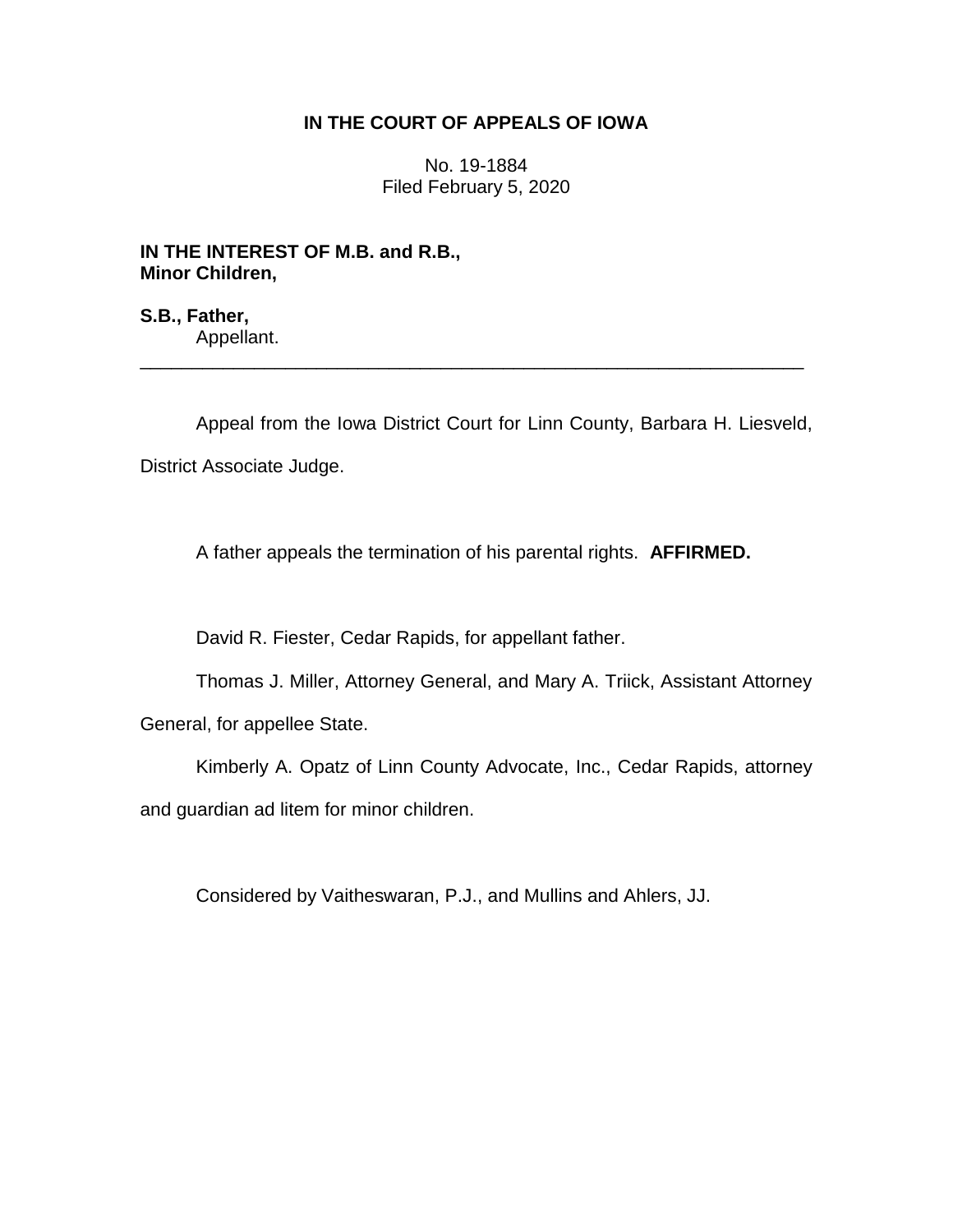### **AHLERS, Judge.**

 $\overline{a}$ 

Claiming that he had a constitutional right to refuse drug and mental-health testing, the father challenges the termination of his parental rights to the children.

At the time of the termination-of-parental-rights hearing, M.B. was four years old (born in November 2014) and R.B. was three years old (born in January 2016). The juvenile court terminated the parental rights of both the father and mother. The father appeals. The mother does not.

## **I. Background Facts and Proceedings**

The Iowa Department of Human Services (the DHS) became involved with this family when the younger child tested positive for THC at birth.<sup>1</sup> In addition to the positive drug test, the DHS also had concerns of domestic violence in the home. These events led to a CINA adjudication in April 2016. The children remained with the mother during the previous CINA cases, during which time the father did not participate in visits. The previous CINA cases closed in March 2017 after entry of a bridge order<sup>2</sup> awarding sole custody of the children to the mother. In awarding sole custody to the mother in the bridge order, the juvenile court made the following findings:

The [father] is not a suitable custodian for the children. There are concerns that [the father] has ongoing substance abuse (marijuana) issues and unmet mental health (depression, non-compliance with medication management) needs. [The father] has chosen not to involve himself with his children and has only had minimal contact with them in the past 8 months. [The father] is not participating in the offered visitation with the children through the provider. [The mother]

<sup>&</sup>lt;sup>1</sup> The older child had also tested positive for THC at birth, but the DHS did not pursue a child-in-need-of-assistance (CINA) action at that time.

<sup>2</sup> *See* Iowa Code § 232.103A (2017) (permitting the juvenile court to close a CINA case by transferring jurisdiction over the child's custody, physical care, and visitation to the district court through a bridge order).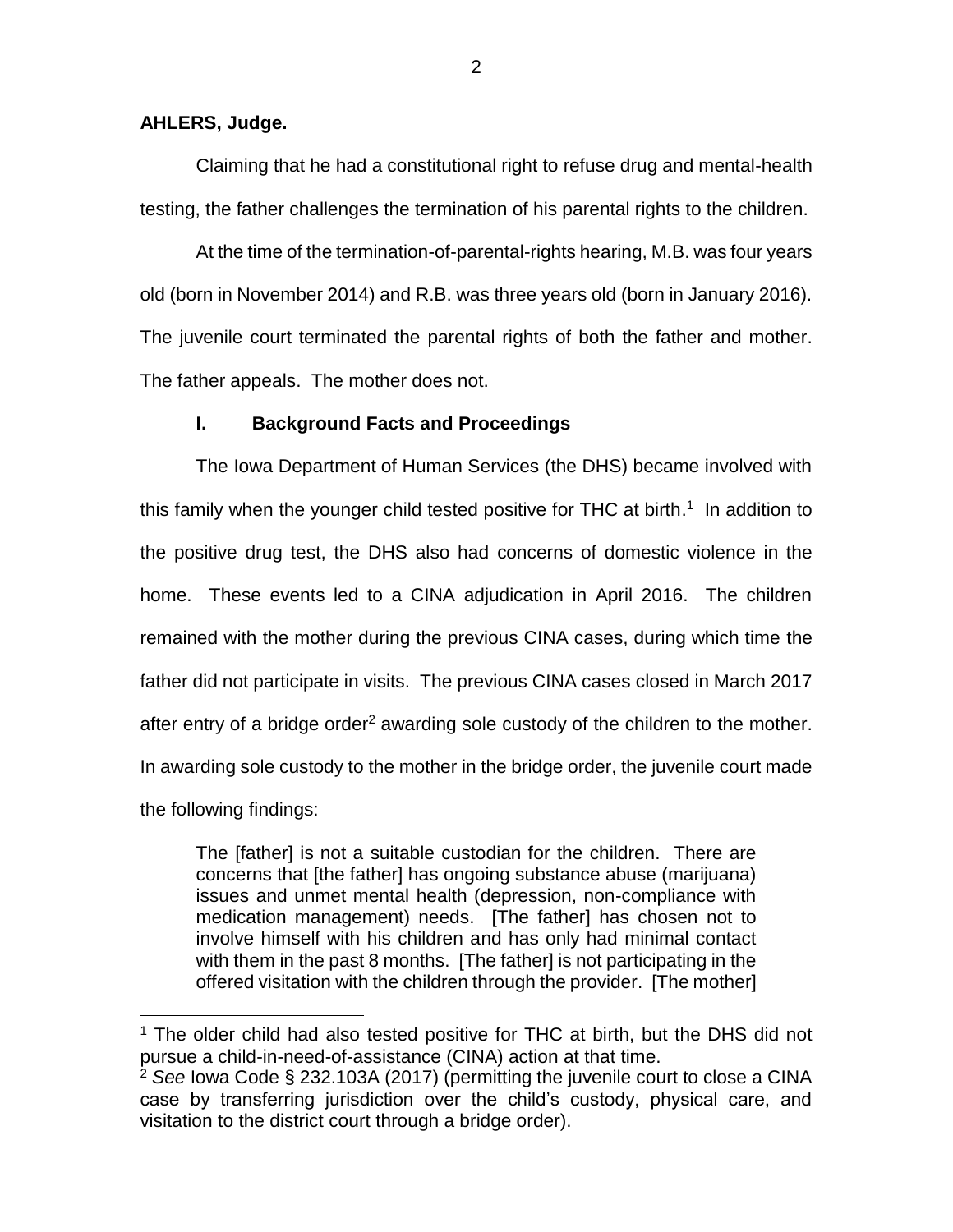has facilitated some limited visitation last Thanksgiving and Christmas. [The father] has refused to participate in the Child in Need of Assistance cases or even complete Social History information as ordered. The psychological and emotional needs, as well as the growth and development of the children, will best be addressed with the children in the sole legal and physical custody of the [mother]. The safety of the children would be jeopardized by the awarding of joint legal custody, or by unsupervised or unrestricted visitation with the children's father.

No appeal was taken of these findings or the bridge order.

From the time of M.B.'s birth in November 2014 until the start of the underlying CINA proceedings that led to the current termination proceedings, there were numerous founded child abuse assessments completed on this family. Investigations involving the family in February and March 2018 led to the discovery that the home in which the children were living was filthy, the children were being left outside unattended wearing only diapers and about to wander into the street before a passerby stopped them, and the mother was using methamphetamine around the children. The children were adjudicated to be children in need of assistance in April 2018. Orders for drug testing of the children were thwarted when the mother had the children's heads shaved to avoid the testing. The children were removed from parental care on May 7, 2018, after the mother, while under the influence of methamphetamine or other drugs, barricaded herself in front of the door to prevent law enforcement entry. Law enforcement eventually gained entry. Due to the children's condition, they were taken to the hospital for evaluation where it was discovered that the children had not been bathed for days to weeks, they were in heavily soiled diapers found to contain glass shards, they had significant tooth decay, they were behind on their immunizations, they had high lead levels, and R.B. had a staph infection in her nasal cavity. The father saw the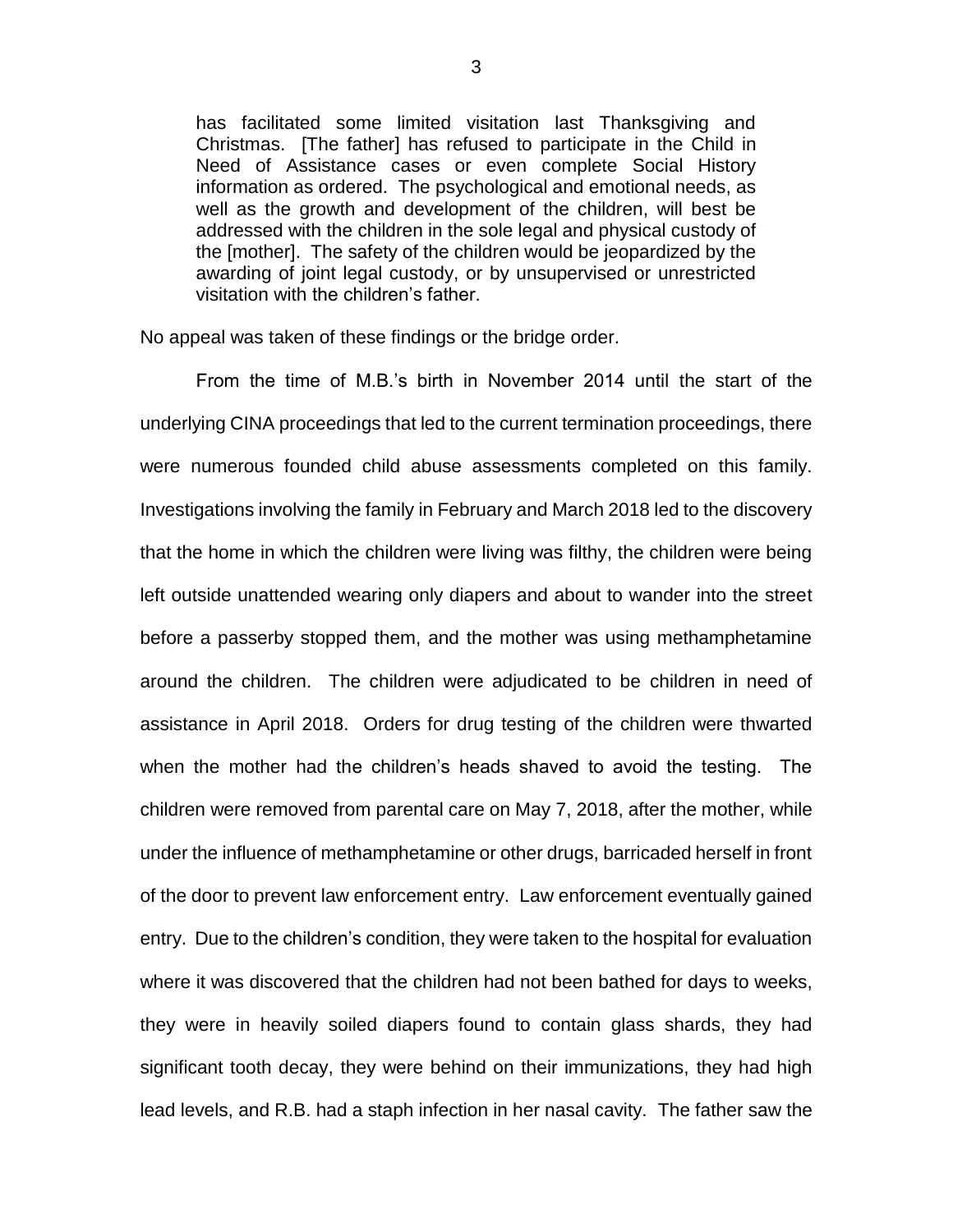children at the hospital and noted their deplorable condition. This was the father's first contact with the children since 2016.

As part of the CINA process, the father was ordered to submit to drug testing and complete a mental-health evaluation. The father refused both, claiming the orders violated his constitutional rights. Due to the father's refusal to demonstrate being drug-free and to be evaluated for mental-health issues, he has not progressed beyond supervised visits. While the father has exercised a significant amount of the offered visitation, the guardian ad litem reported that the children have frequently expressed that they do not wish to attend visitation and they show signs of anxiety before and after visits, including sometimes having diarrhea and vomiting before or after visits. Also, the father knows the children have speech development delays, but the father has refused to sign paperwork needed to allow the children to participate in services such as speech therapy and receive other medical treatment.

After assessing the situation and the facts, the juvenile court terminated the parental rights of both parents. The father appeals, raising three largely intertwined issues.

# **II. Standard of Review**

We review termination proceedings de novo. *In re P.L.*, 778 N.W.2d 33, 40 (Iowa 2010). Our de novo review includes constitutional claims raised during the termination proceeding. *In re C.M.*, 652 N.W.2d 204, 209 (Iowa 2002).We give weight to the juvenile court's factual findings, but they do not bind us. *In re M.D.*, 921 N.W.2d 229, 232 (Iowa 2018). The paramount concern is the children's best interests. *Id*.

4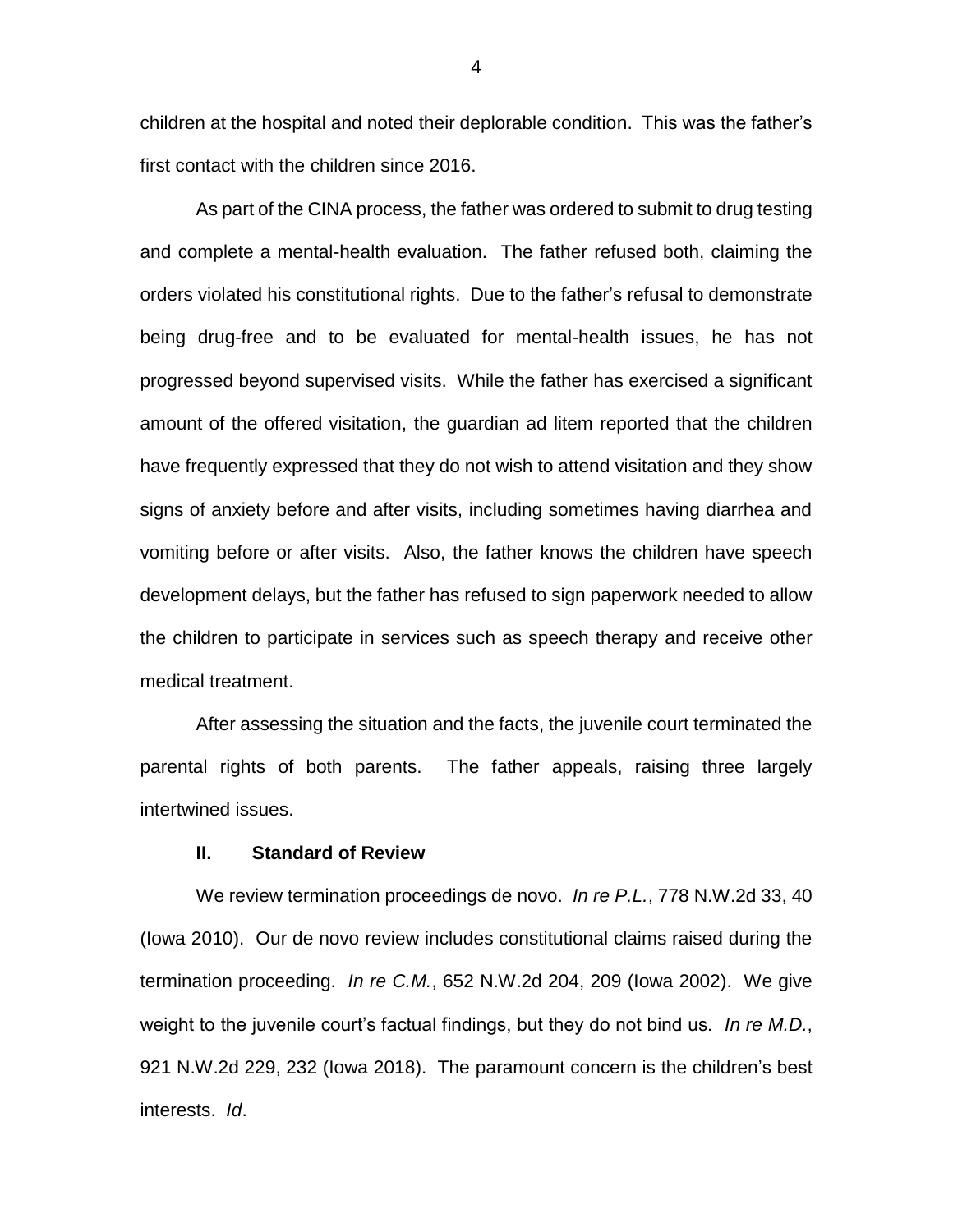## **III. Statutory Grounds for Termination**

The father claims that the statutory grounds for termination were not met. The first way the father claims that the grounds were not met involves an error regarding the applicable paragraph of the Iowa Code referenced by the juvenile court in its ruling in M.B.'s case. In the petitions filed to start the termination proceedings, the State sought termination of parental rights with respect to M.B. pursuant to Iowa Code section 232.116(1)(f) (2019) and with respect to R.B. pursuant to lowa Code section  $232.116(1)$ (h).<sup>3</sup> The differences between sections 232.116(1)(f)<sup>4</sup> and 232.116(1)(h)<sup>5</sup> involve the ages of the children at issue and the

 $3$  The State also asserted grounds for termination with regard to both children pursuant to Iowa Code section 232.116(1)(a). Section 232.116(1)(a) involves termination based on the consent of the parents. Since neither parent consented to termination of their parental rights, the grounds under section 232.116(1)(a) were not established and those grounds are not an issue in this appeal.

 $4$  Under section 232.116(1)(f), the court may terminate parental rights if it finds all of the following:

<sup>(1)</sup> The child is four years of age or older.

<sup>(2)</sup> The child has been adjudicated a child in need of assistance pursuant to section 232.96.

<sup>(3)</sup> The child has been removed from the physical custody of the child's parents for at least twelve of the last eighteen months, or for the last twelve consecutive months and any trial period at home has been less than thirty days.

<sup>(4)</sup> There is clear and convincing evidence that at the present time the child cannot be returned to the custody of the child's parents as provided in section 232.102.

 $5$  Under section 232.116(1)(h), the court may terminate parental rights if it finds all of the following:

<sup>(1)</sup> The child is three years of age or younger.

<sup>(2)</sup> The child has been adjudicated a child in need of assistance pursuant to section 232.96.

<sup>(3)</sup> The child has been removed from the physical custody of the child's parents for at least six months of the last twelve months, or for the last six consecutive months and any trial period at home has been less than thirty days.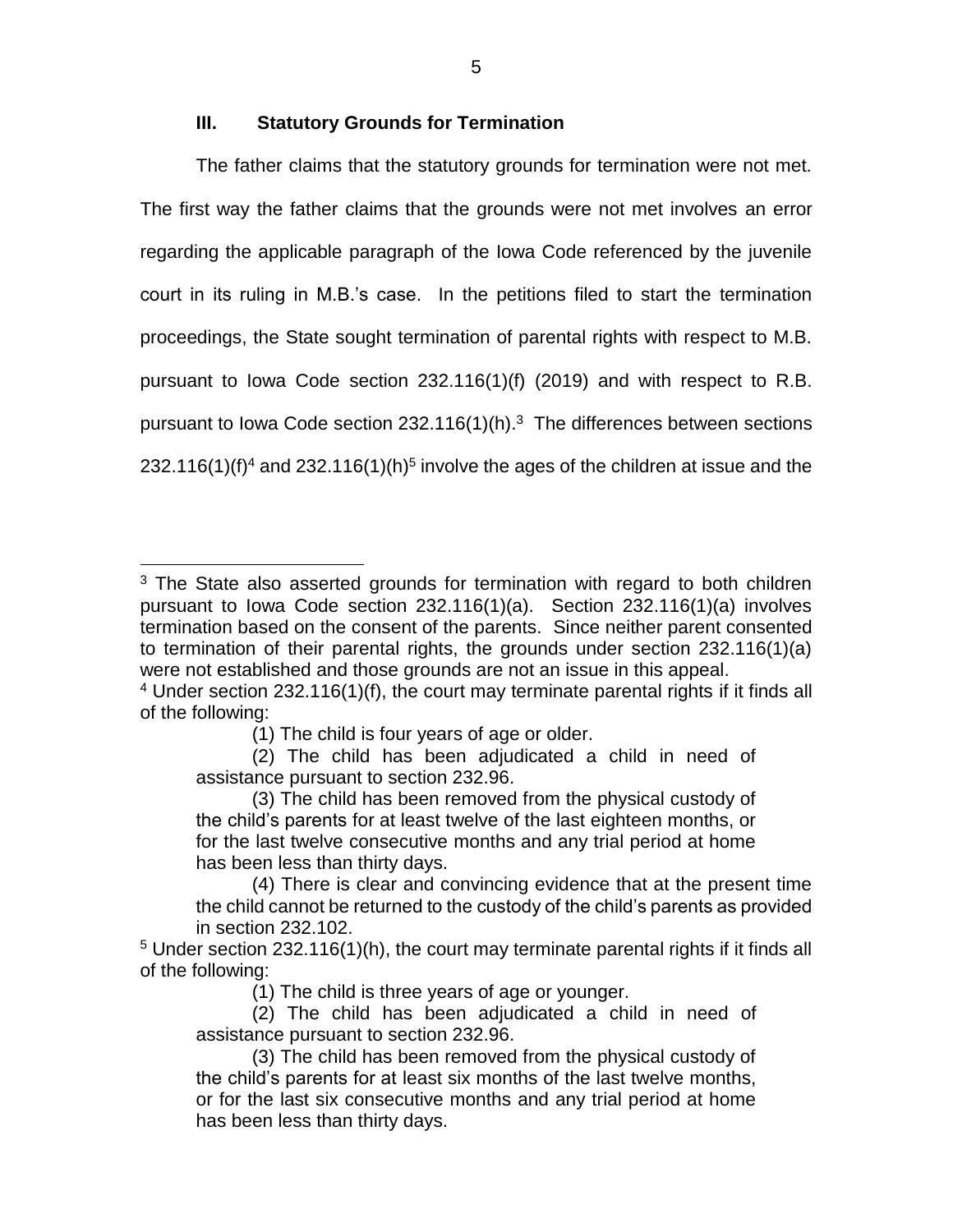length of the period of removal. In pertinent part, section 232.116(1)(f) applies to children four years of age or older with a period of removal of twelve of the last eighteen months or the last twelve months, and section 232.116(1)(h) applies to children three years of age or younger with a period of removal of six of the last twelve months or the last six months. In terminating the father's parental rights, the juvenile court cited Iowa Code section 232.116(1)(h) for both children. As the father correctly points out, section 232.116(1)(h) could not serve as a basis for terminating the parental rights of M.B., as M.B. was four years old at the time of the hearing, so the age requirement of section 232.116(1)(h) could not be satisfied. While this is true, it does not lead to the result urged by the father. On appellate review of a termination of parental rights, we must "affirm an appeal where any proper basis appears for a trial court's ruling, even though it is not one upon which the court based its holding." *In re M.W.*, 876 N.W.2d 212, 221 (Iowa 2016) (quoting *State v. Maxwell*, 743 N.W.2d 185, 192 (Iowa 2008)). Although the juvenile court referenced terminating the father's parental rights with regard to M.B. pursuant to section 232.116(1)(h), this was fairly clearly a typographical error, with the correct section being section 232.116(1)(f). The typographical error has no legal significance in this case. In the petition filed to start M.B.'s case, section 232.116(1)(f) was the statutory ground alleged, and thus the only remaining ground upon which the juvenile court could base its termination decision. The erroneous reference to section 232.116(1)(h) as the ground for terminating parental rights of

<sup>(4)</sup> There is clear and convincing evidence that the child cannot be returned to the custody of the child's parents as provided in section 232.102 at the present time.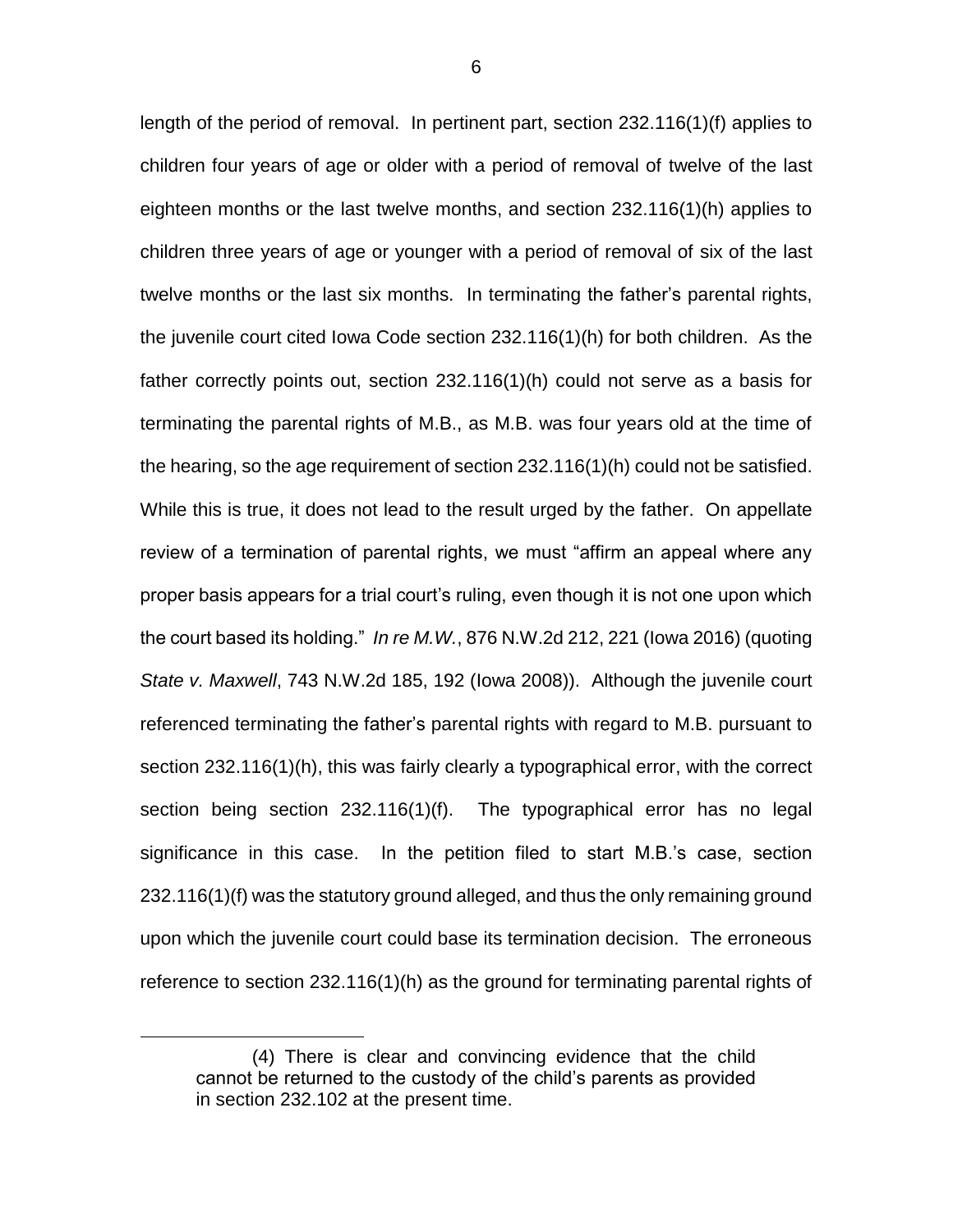M.B.'s parents may have caused us more pause if the juvenile court had neglected to make factual findings that satisfied the elements of section 232.116(1)(f), as then we may have had concern that the juvenile court applied the wrong subsection. In this case, however, the juvenile court made factual findings that demonstrate that the juvenile court was contemplating the correct section. Specifically, the juvenile court made findings that M.B. was almost five years old, had been adjudicated as a child in need of assistance, had been removed from parental care for seventeen consecutive months (from May 2018 until the termination hearing in September 2019), there had been no trial home placements with either parent, and neither parent was a viable placement option. Due to these findings that satisfy the elements of section 232.116(1)(f) with regard to M.B., we find the typographical error to have no legal significance in this case.

The father also asserts that the State failed to prove the fourth element of termination in sections 232.116(1)(f) and 232.116(1)(h), specifically that "there is clear and convincing evidence that at the present time the child cannot be returned to the custody of the child's parents as provided in section 232.102." *See* Iowa Code § 232.116(1)(f)(4), (h)(4); *In re D.W.*, 791 N.W.2d 703, 707 (Iowa 2010) (interpreting the statutory language "at the present time" to mean "at the time of the termination hearing"). In support of this argument, the father highlights the fact that he has not lived with the mother since approximately June 2016, which was prior to the filing of the current CINA petitions. In addition, the father argues that the State presented no evidence that his current home<sup>6</sup> was inappropriate for the

 $6$  The father lives with his own father (i.e., the children's paternal grandfather).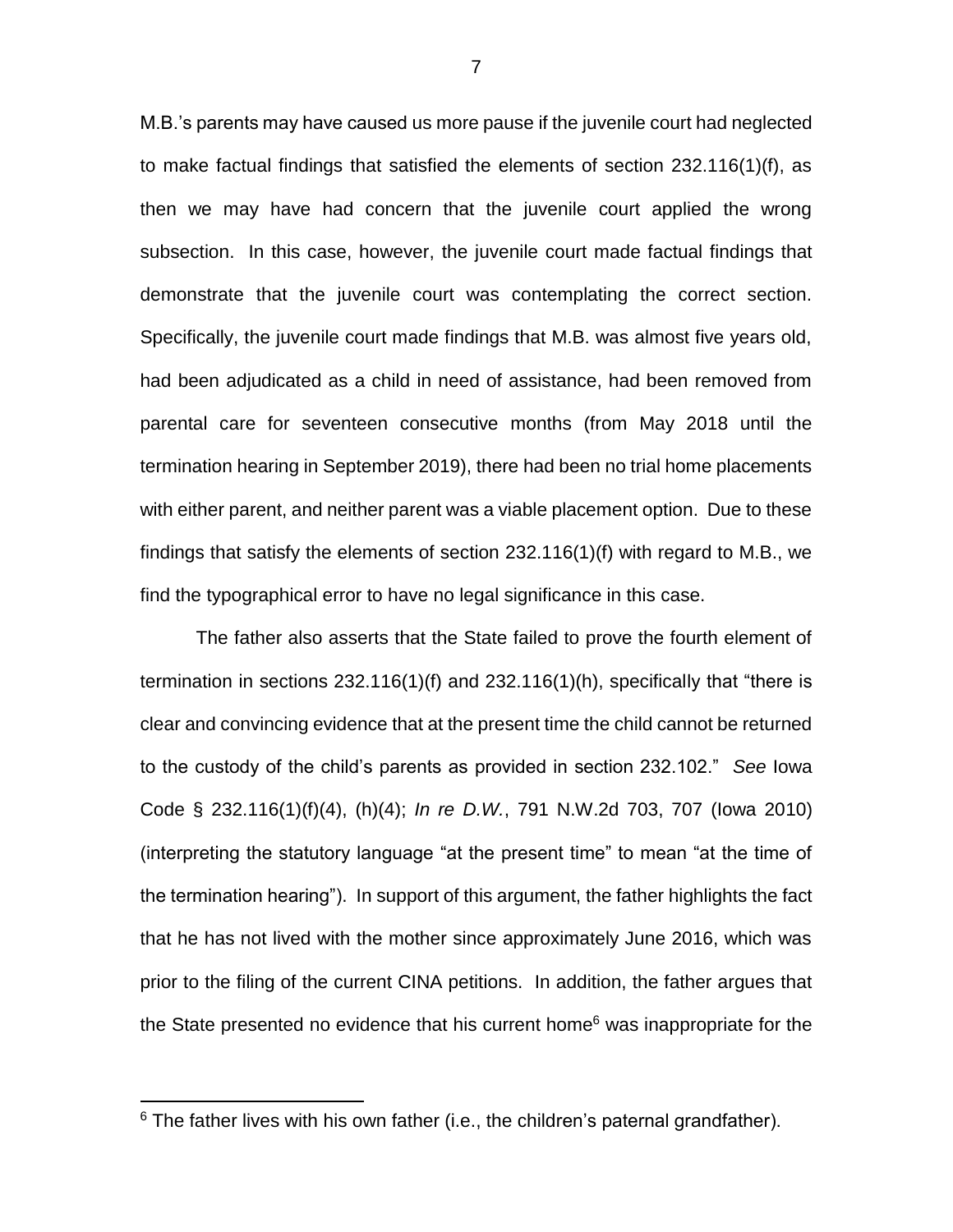children. The father's focus on the condition of the home where he resides is misplaced in this instance. The problem with placing the children with the father was not the condition of the grandfather's home, but the deficiencies in the father's parenting. The father has a history of drug abuse and mental-health problems, plus the father was taking prescription narcotics for a serious back injury. In spite of these circumstances, the father refused to submit to drug testing to confirm his claimed sobriety and refused to submit to a mental-health evaluation. These refusals contributed to his inability to progress beyond supervised visits. At the termination hearing, he refused to answer questions about his marijuana use and mental-health history. He also failed to attend the children's medical appointments and caused delay in the children receiving needed services by refusing to sign necessary releases. Under these circumstances, it was appropriate to restrict the father to supervised interactions with his children, and it was appropriate for the juvenile court to terminate the parental rights of the father who had not progressed past supervised visitation in spite of over seventeen months of services being offered. We agree with the juvenile court that the statutory grounds for termination were properly established. *See* Iowa Code § 232.116(1)(f), (h). We also agree that the father was not entitled to an additional six months to work toward reunification. *See* Iowa Code § 232.104(2)(b) (allowing the juvenile court to provide an additional six months for reunification if it determines "the need for removal of the child from the child's home will no longer exist at the end of the additional six-month period"); *see also In re D.S.*, 806 N.W.2d 458, 474 (Iowa Ct. App. 2011) ("We will not gamble with a child's future by asking him to continuously wait for a stable biological parent, particularly at such a tender age.").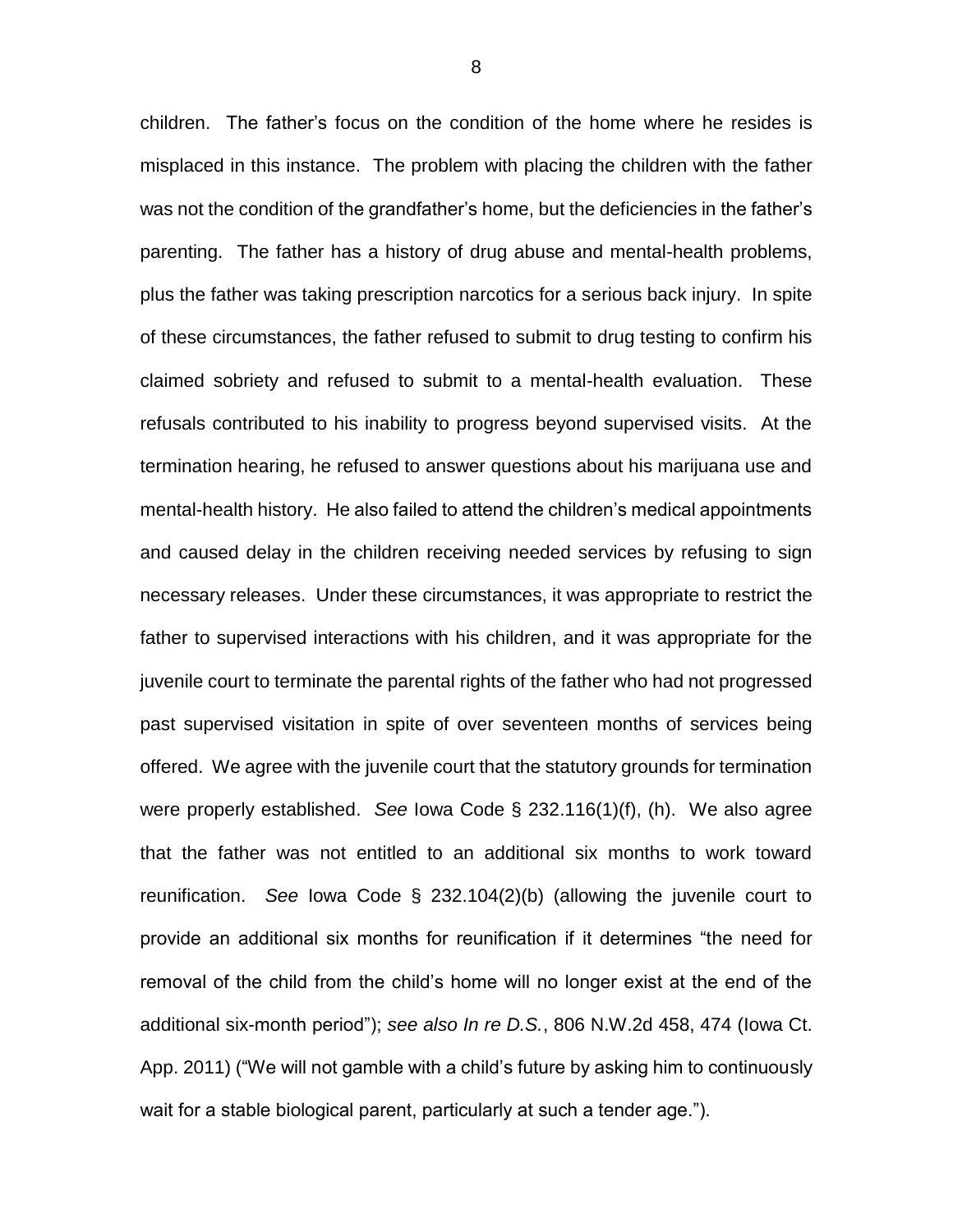# **IV. Best Interest of the Children**

The father challenges the juvenile court finding that it was in the best interest of the children to terminate the father's parental rights. In making this finding, the juvenile court relied on the recitation of facts that formed the basis for the finding that the children could not be safely returned to either parent. *See* Iowa Code § 232.116(2) (requiring "primary consideration to the child's safety, to the best placement for furthering the long-term nurturing and growth of the child, and to the physical, mental, and emotional condition and needs of the child"). We find no error in the juvenile court's conclusion that it was in the best interest of the children to terminate the father's parental rights. Like the juvenile court, we refer to the factual findings that form the basis for the conclusion that the children cannot be safely returned to either of the parental homes as support for the determination that it is in the best interest of the children to terminate the father's parental rights.

In arguing that the juvenile court erred in finding that it was in the children's best interest to terminate the father's parental rights, the father largely blends the best-interest-of-the-child analysis with an argument that the statutory exceptions set forth in Iowa Code section 232.116(3) should prevent termination. *See id.* § 232.116(3)(c) ("The court need not terminate the relationship between the parent and the child if" it finds "that the termination would be detrimental to the child at the time due to the closeness of the parent-child relationship."). The father argues that termination will disrupt the integrity of the family unit and runs the risk that the children will be broken up when it comes time for them to be adopted. The father's arguments are not persuasive. The integrity of the family unit has already been disrupted due to the ongoing parental deficiencies of both parents. The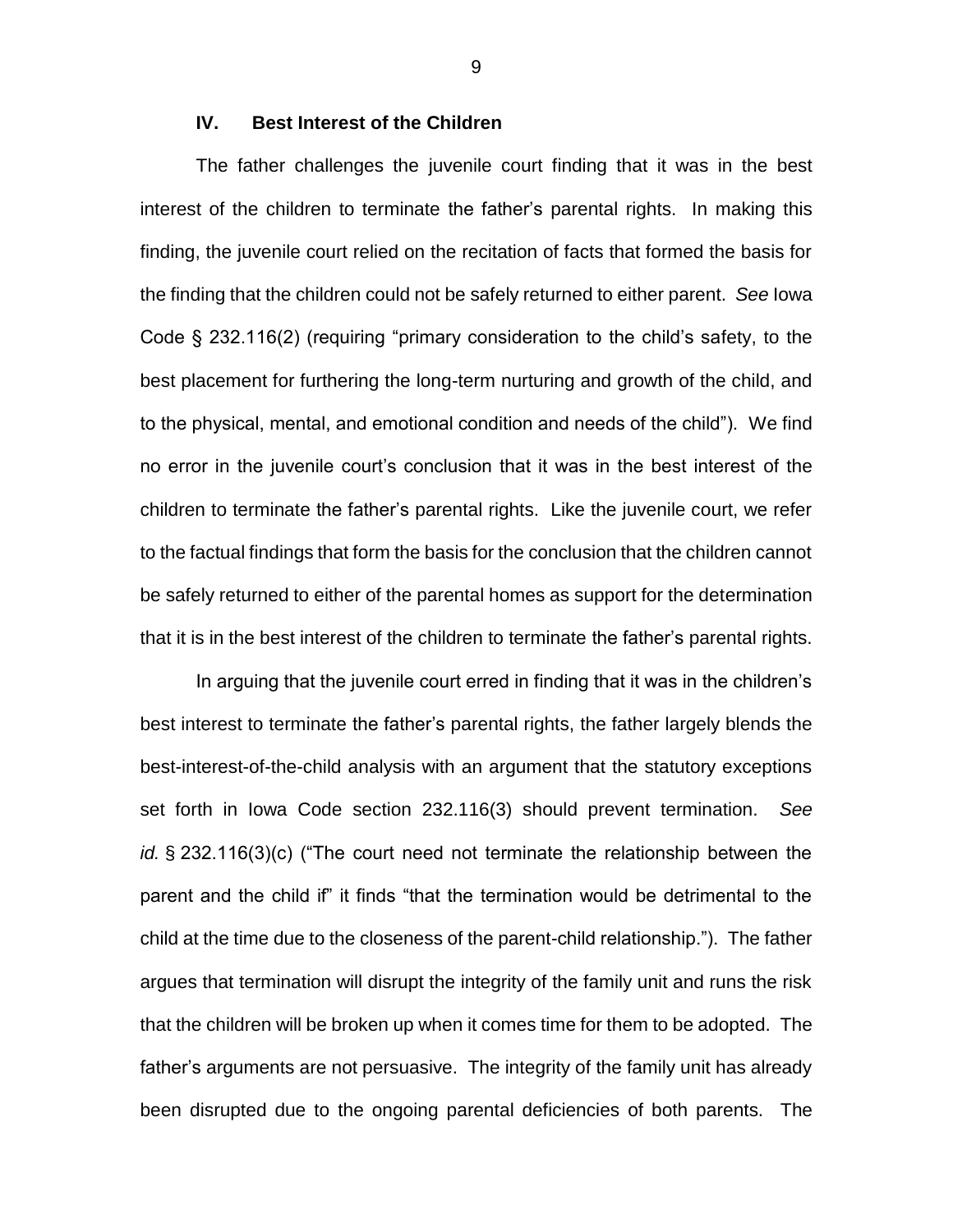father has gone long periods of time where he has been absent from the lives of these children, including being so detached from the children that he was unaware of the deplorable conditions in the mother's home. Even when he resurfaced, his refusal to take even basic steps to demonstrate that he is a viable placement option have resulted in him progressing no further than supervised visits with the children. While there is a risk the two children may not be adopted into the same family, there is no reason to believe that such an unfortunate outcome will result. Even in the unlikely event it does, the children would still be better in separate adoptive homes than being returned to a father who neglected them for much of their lives. We find termination of the father's rights to be in the children's best interest.

We also reject the father's argument that any bond between the father and children should prevent termination of his rights. *See id*. While the children appear to have a bond with the father, his extended absence from their short lives limits this bond. Further, the record shows the children exhibit signs of stress before and after visitation. As explained above, the father failed to demonstrate he is ready to progress beyond supervised visits after seventeen months of involvement from the DHS. Therefore, his bond with the children does not preclude termination.

#### **V. Refusal to Submit to Testing and Evaluation**

 $\overline{a}$ 

The father argues the juvenile court had no authority to order him to submit to drug testing without probable cause, and, in using his refusal against him, the father's constitutional rights were violated.<sup>7</sup> *See* U.S. Const. amend. IV (prohibiting

 $7$  In addition to his argument on unreasonable search and seizure, the father's petition to us also mentions the fifth amendment. *See* U.S. Const. amend. V. This mention of the fifth amendment is not sufficient for us to consider such rights on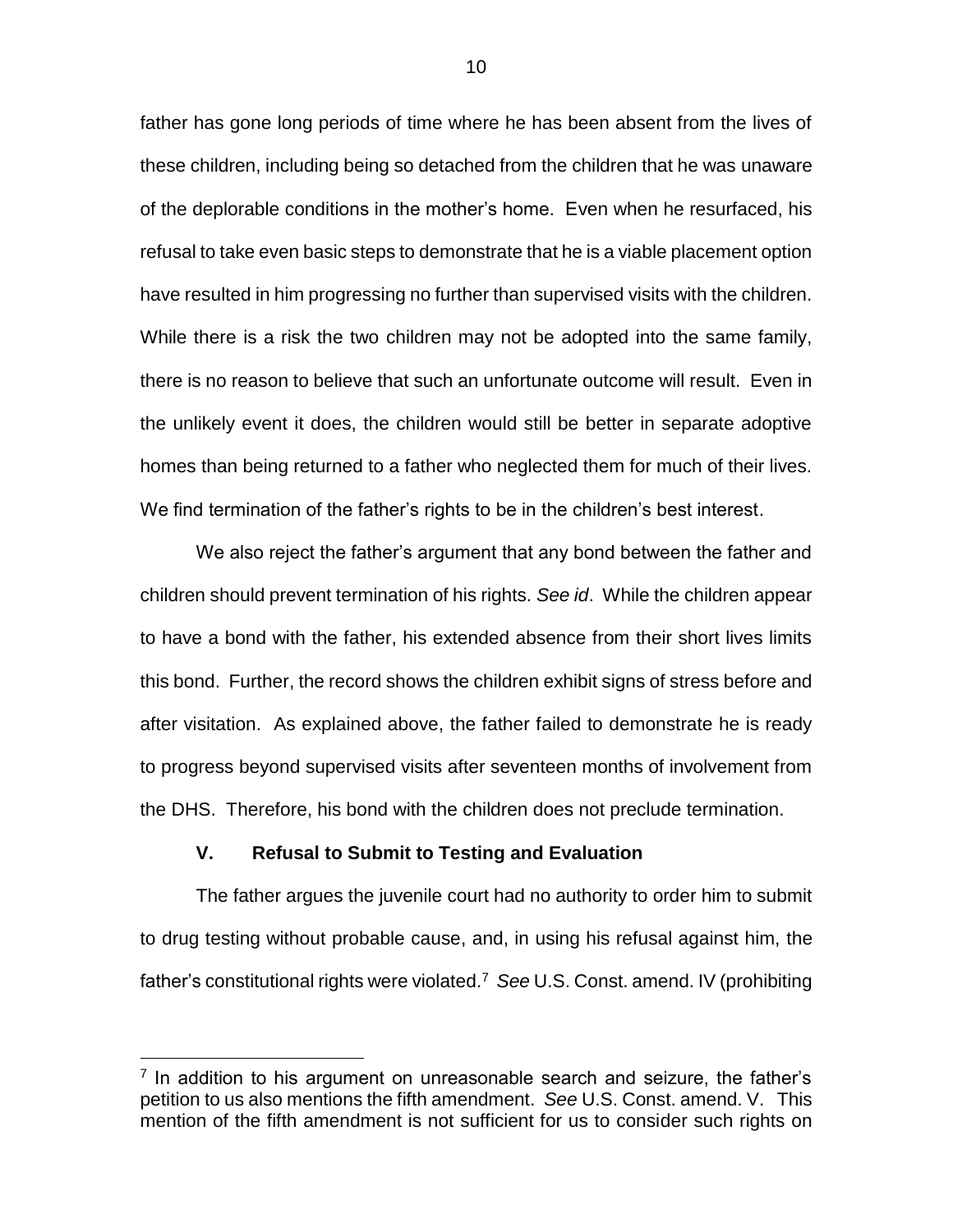unreasonable searches and seizures). In his petition to us, he presents the issue as whether "the taking of a bodily specimen, particularly breath, blood, hair or urine, *without probable cause*, constitutes an unreasonable search and seizure."

In analyzing this issue, we need not decide whether the father has the right claimed because, even if it is assumed that he has such a right, that right was not violated for multiple reasons. First, the only way the father's refusal to cooperate by submitting to drug testing was used against him was that such refusal formed part of the basis for limiting the father's interaction with the children to supervised visits. He was not physically forced to submit to testing, and no effort was made to hold him in contempt of court for disobeying the order for testing. The fact that the father suffered an adverse consequence from exercising his claimed rights does not constitute a violation of the claimed rights. *See In re C.H.*, 652 N.W.2d 144, 150 (Iowa 2002) ("Contrary to [the father's] assertions, a person's exercise of a constitutional right *may* indeed have consequences. One such consequence may be a person's failure to obtain treatment for his or her problems.").

Second, once the juvenile court adjudicated the children to be in need of assistance, the court had statutory authority to order the father to submit to drug testing because his ability to care for the children was at issue. *See* Iowa Code § 232.98(2) ("Following an adjudication that a child is a child in need of assistance, the court may after a hearing order the physical or mental examination of the parent . . . if that person's ability to care for the child is at issue.").

appeal. *See* Iowa R. App. P. 6.903(2)(g)(3) ("Failure to cite authority in support of an issue may be deemed waiver of that issue.").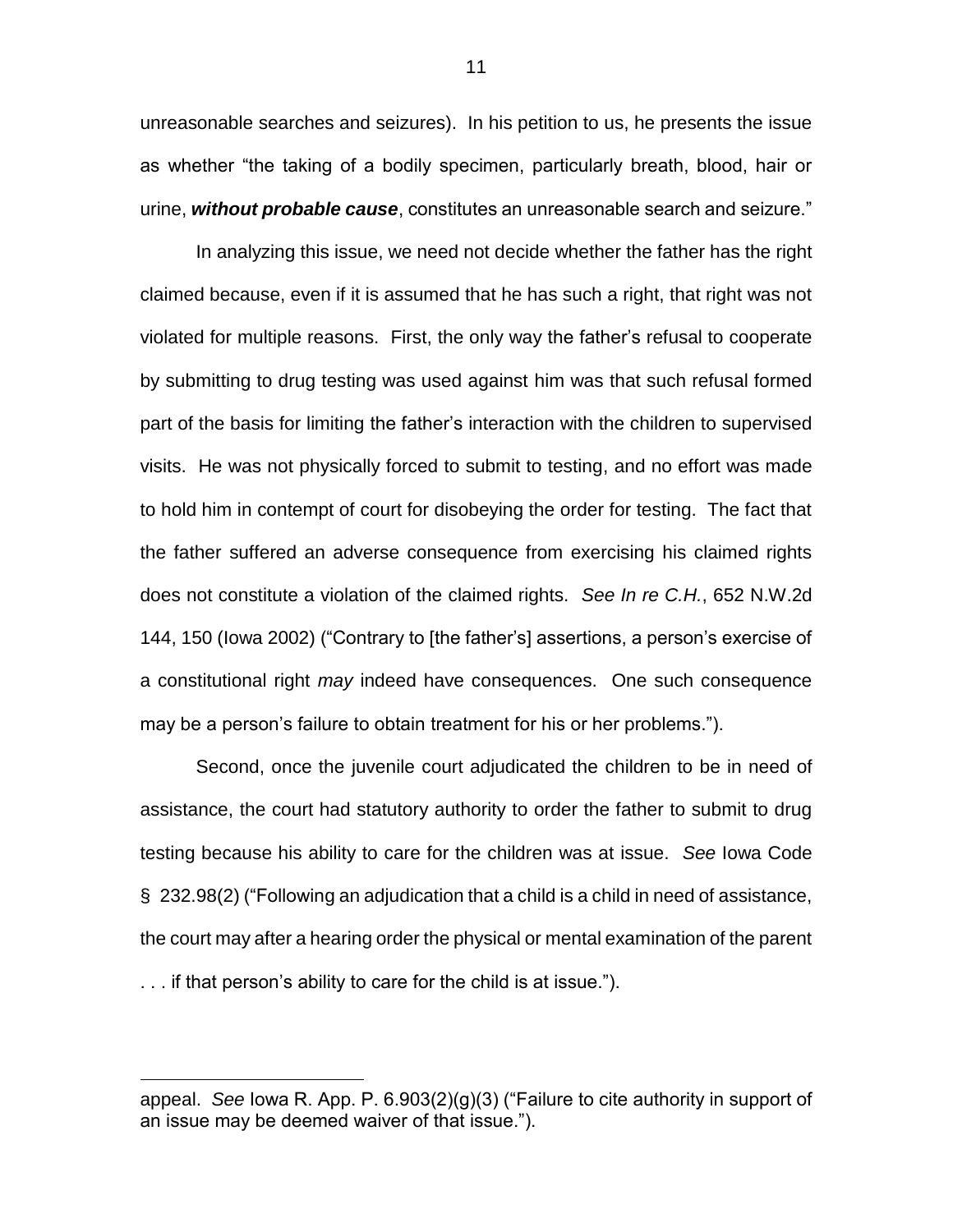Third, the father's entire argument is based on the premise that the order for drug testing lacked probable cause. We do not decide whether the probable cause standard applies in this context. That said, there was ample reason for ordering the father to submit to drug testing. As detailed above, both children tested positive for marijuana at birth. The father was the subject of a March 2017 bridge order entered in conjunction with closing of the previous CINA proceedings. The bridge order included factual findings that the father had ongoing substanceabuse issues and unmet mental-health issues. Just over one year later, the children returned to the attention of the DHS because of the mother's deplorable behavior in caring for them. However, the fact that the mother's atrocious parenting led to the DHS involvement did not mean that the DHS or the juvenile court should have assumed that the father had fixed his problems over the prior year. The DHS and the juvenile court justifiably continued to have the same concerns with the father that they had over a year earlier when the bridge order was entered. His recent prescription for narcotic pain medicine raised additional concerns. As a result of those concerns, the court ordered the father to engage in the very simple task of submitting to drug testing to help determine whether he had improved to the point of being a viable placement option. He refused to submit to such testing. As a result, he never established that he had adequately addressed his drug use or that he was a viable placement option. Under these circumstances, there was no violation of his claimed rights, assuming he possessed those rights.

Finally, it was not just the father's refusal to submit to drug testing that caused concern to the DHS workers and the juvenile court. His refusal to submit to a mental-health evaluation also raised concerns. On appeal, the father raises